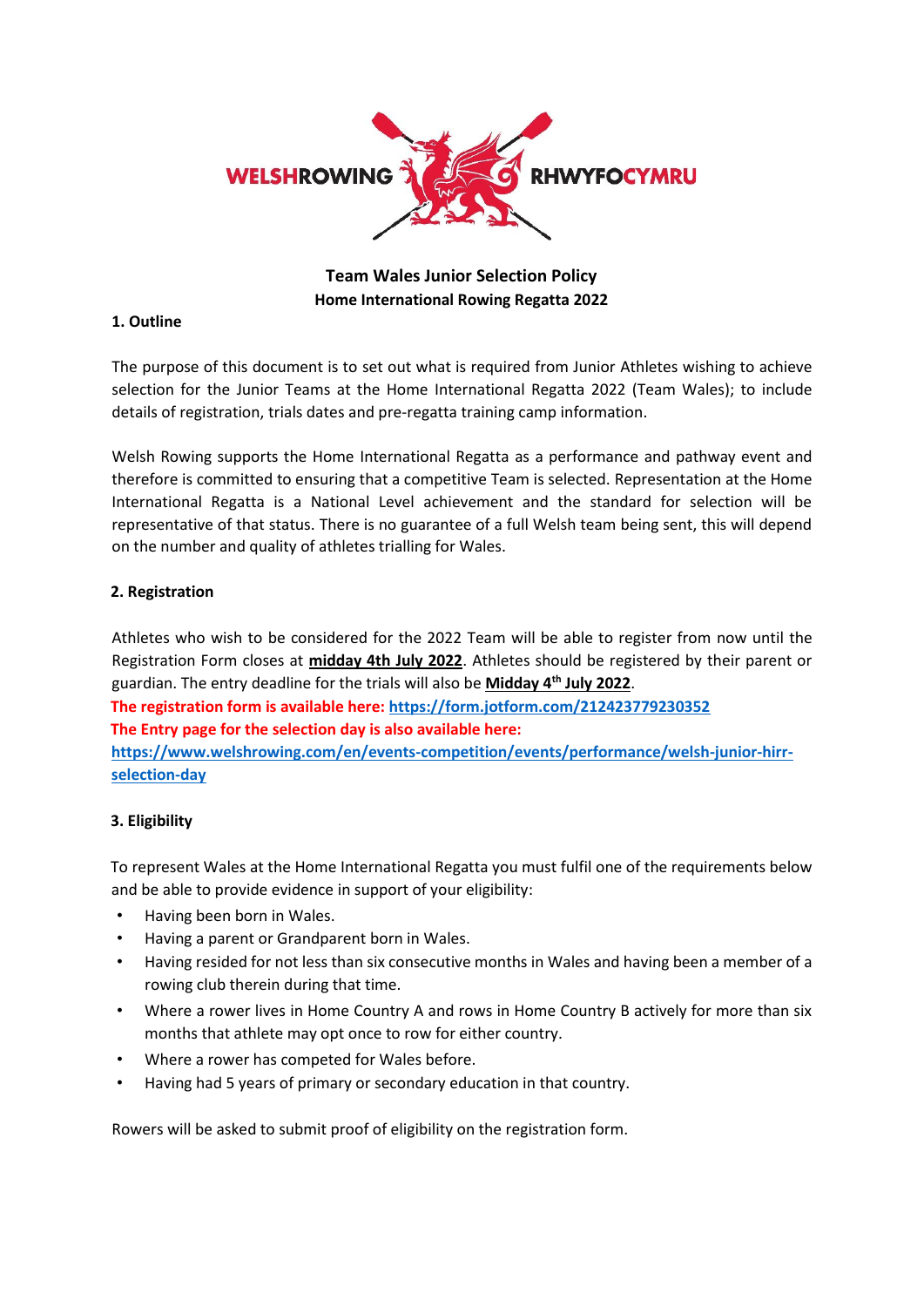### **4. Selection Process**

Athletes seeking selection must demonstrate their ability to meet the eligibility criteria for Wales. Athletes will need to demonstrate their individual capabilities or crew compatibility.

Athletes who wish to represent Wales at the HIR-R 2022, will be required to attend the selection day on 9th July 2022, at Gloucester Rowing Club. The format of racing will be a free rate, 1500m time trial. The selection committee will select the both the sculling and sweep squads based on which crews are fastest on percentage GMT. **Athletes can choose to enter in one of the following boat classes: 1x, 2x, 2-, 4-, 4+.**

From this we will select athletes/crews to form the 4x and 8+. The format of the selection day will allow athletes to trial in both sculling and sweep disciplines should they see fit. However, athletes will only be selected for one discipline for the regatta. At the regatta each athlete will have to race at least twice. Please see Selection Day PDF for further information.

### **Coxes:**

Coxswains may also attend the above trial (however not essential). For selection Coxes should submit at least 1 race recording (multi-lane or side-by-side river race) or 1 recording of a training session by 8<sup>th</sup> July to **[william.king@welshrowing.com.](mailto:william.king@welshrowing.com)** Race recordings are preferable.

The Final Selection Announcement of the Junior Team will take place on or before 12<sup>th</sup> July by Welsh Rowing. Athletes (and their parent(s) and coach) will be emailed by Welsh Rowing confirming their selection. Athletes (and their parent(s) and coach) who have not been successful will also be informed by email by Welsh Rowing. In the unlikely event that Welsh Rowing is unable to make the Final Selection Announcement by close of 12<sup>th</sup> July, all athletes (and their parent(s) and coach) will be notified by email and informed of when to expect the announcement. Following the Final Team Announcement, the Team will be published on the Welsh Rowing website.

Athletes in the GB system that are identified as eligible for Team Wales may be invited into the Team, without having to attend the trial.

#### **5. Pre HIR-Regatta Training Camp**

Athletes selected for the Team will be invited to attend a residential Training Camp in the run up to HIR. It is expected all athletes will attend the camp. This camp will be held from the  $17<sup>th</sup>$  July through to the HIR Regatta on the 23<sup>rd</sup> July. The first half of the camp will be held in Cardiff 17<sup>th</sup> – 20<sup>th</sup> July, and from  $21^{st}$  July the Welsh Team will relocate to the championship course in the docklands, in preparation for the regatta. We are aware the Junior British Championships are held on the  $16<sup>th</sup>/17<sup>th</sup>$ July however, if athletes are not racing then we will expect athletes to arrive at the camp on the afternoon of Sunday 17<sup>th</sup> July.

It is expected that crews will have up to three water sessions per day to maximise our performance at the regatta, alongside some land-based sessions either in the gym or informal education sessions and race planning.